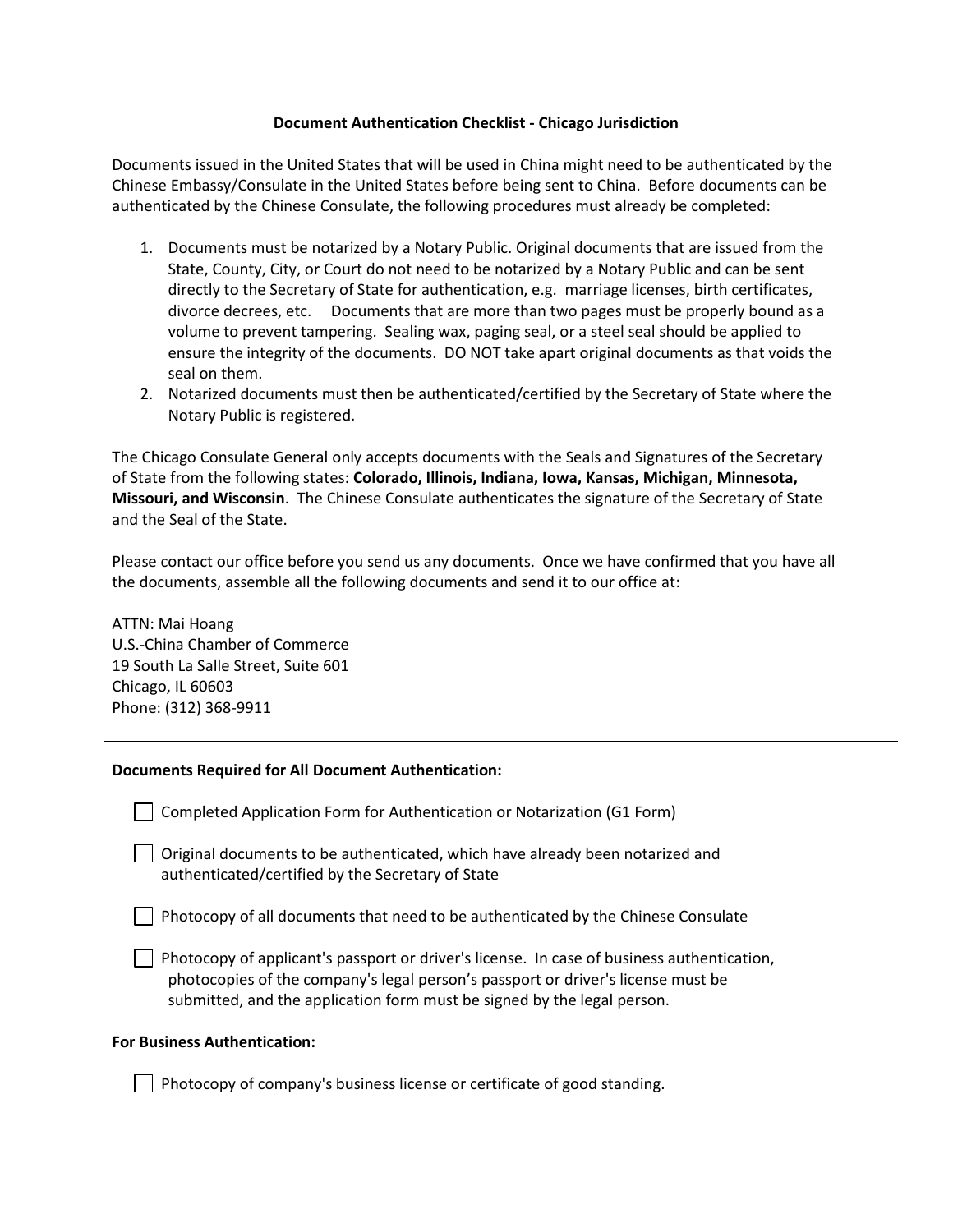$\Box$  Company documents that can prove the person's legal person status:

- 1. Original authorization letter on company letterhead authorizing the applicant to submit the documents.
- 2. Document or copy of document showing the individual who signed the authorization letter is an officer of the company, for example, a Board of Directors resolution.

Authorization letter on company letterhead authorizing U.S.-China Chamber of Commerce to submit the documents.

### **Notes:**

Please note that authentication applications of Affidavit of Single Status should be submitted within 6 months of the date of notarization by the Notary Public. Authentication applications of Marital Status Certificate, Income & Financial Status Certificate, Physical Examination Certificate, and Certificate of Criminal/Non-criminal Record for adoption purposes must be submitted to the Chinese Consulate within 6 months of the date of notarization.

The Chinese Consulate reserves the right to request additional documents.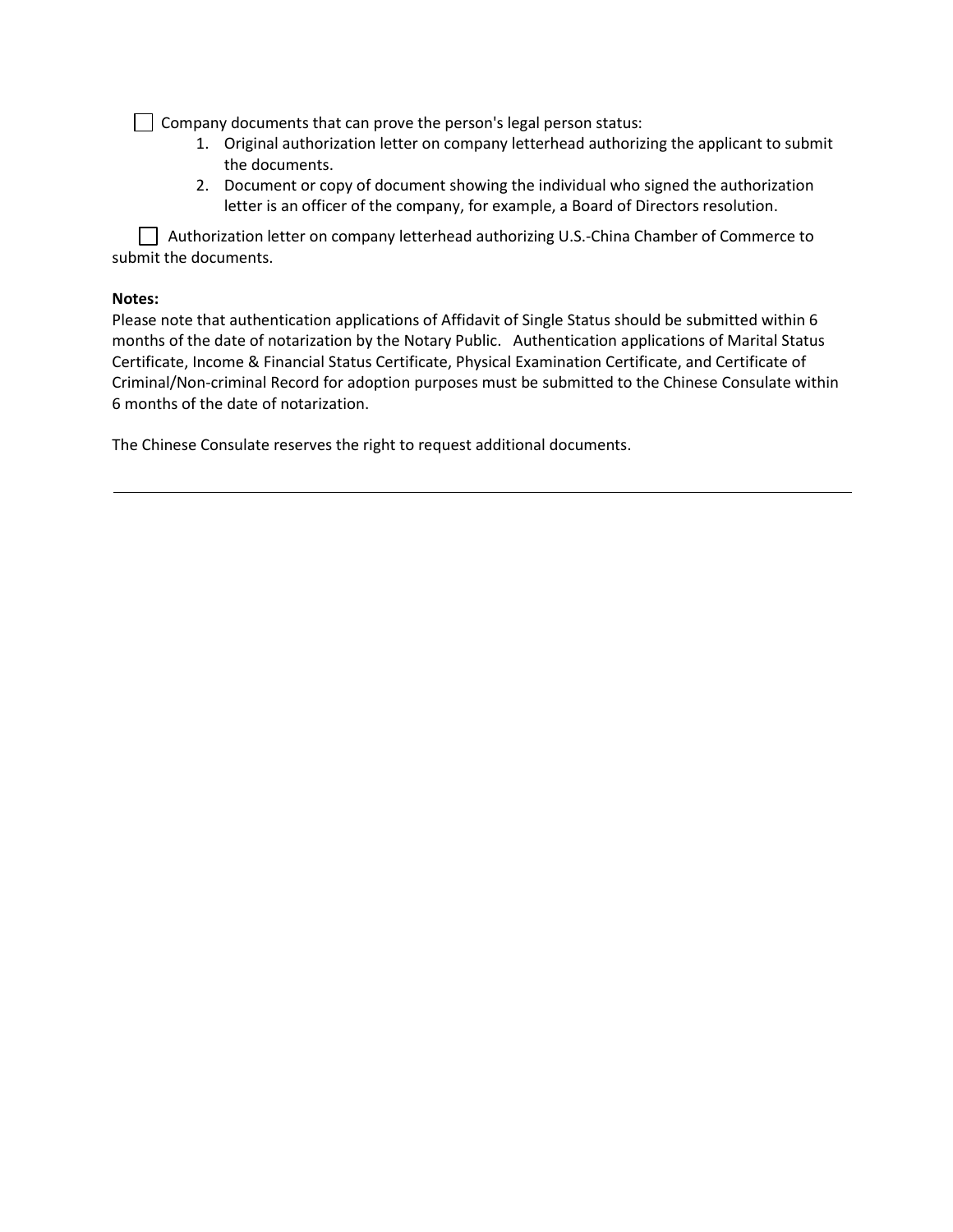## 中华人民共和国驻外使领馆领事认证申请表

# **Application Form of Consular Legalization of the Embassy/Consulate**

**of the People's Republic of China**

### ★申请人须如实、完整、清楚地填写本表格,请逐项在空白处用中文或英文大写字母打印体填写,

或在□内打√选择。**The applicant should fill in this form truthfully,completely and clearly. Please type the**  answer in capital English letters in the space provided or tick  $(\forall)$  the relevant box to select.

| 1、个人申请 Applicant (For Individual Use Only)                                                                                                                                                              |  |            |             |        |                            |                 |  |
|---------------------------------------------------------------------------------------------------------------------------------------------------------------------------------------------------------|--|------------|-------------|--------|----------------------------|-----------------|--|
| 姓名                                                                                                                                                                                                      |  |            |             | 性别     |                            | 出生地点            |  |
| Name                                                                                                                                                                                                    |  |            |             | Gender |                            | Place of birth  |  |
| 出生日期                                                                                                                                                                                                    |  |            |             |        |                            |                 |  |
| Date of birth                                                                                                                                                                                           |  |            | 国籍          |        |                            | 职业              |  |
| $(yyyy-mm-dd)$                                                                                                                                                                                          |  |            | Nationality |        |                            | Occupation      |  |
| 身份证件种类                                                                                                                                                                                                  |  |            |             |        | 身份证件号码                     |                 |  |
| Type of ID                                                                                                                                                                                              |  |            |             |        | Number of ID               |                 |  |
| 工作机构或学校名称                                                                                                                                                                                               |  |            |             |        | 工作机构或学校地址                  |                 |  |
| Name of employer/school                                                                                                                                                                                 |  |            |             |        | Address of employer/school |                 |  |
| 家庭住址                                                                                                                                                                                                    |  |            |             |        | 电子邮箱                       |                 |  |
| Home address                                                                                                                                                                                            |  |            |             |        | E-mail address             |                 |  |
| 住宅电话                                                                                                                                                                                                    |  |            |             |        | 手机                         |                 |  |
| Home phone number                                                                                                                                                                                       |  |            |             |        | Mobile phone number        |                 |  |
| 2、企业及其他组织申请 Applicant (For Company/Organization Use Only)                                                                                                                                               |  |            |             |        |                            |                 |  |
| 企业或其他组织名称                                                                                                                                                                                               |  |            |             |        |                            |                 |  |
| Name of company/organization                                                                                                                                                                            |  |            |             |        |                            |                 |  |
| 联系地址                                                                                                                                                                                                    |  |            |             |        |                            | 电话              |  |
| <b>Address</b>                                                                                                                                                                                          |  |            |             |        |                            | Phone Number    |  |
| 法定代表人信息                                                                                                                                                                                                 |  | 姓名<br>Name |             |        |                            | 出生日期<br>Date of |  |
|                                                                                                                                                                                                         |  |            |             |        |                            |                 |  |
| birth (yyyy-mm-dd)<br>Legal Representative<br>证件种类<br>证件号码 Number of ID<br>of                                                                                                                           |  |            |             |        |                            |                 |  |
| company/organization                                                                                                                                                                                    |  | Type of ID |             |        |                            |                 |  |
|                                                                                                                                                                                                         |  |            |             |        |                            |                 |  |
| 3、公证书或其他证明文书证明的事项 Matters certified by the notarial deeds or other certificates                                                                                                                         |  |            |             |        |                            |                 |  |
| □出生证 Birth certificate; □结婚证 Marriage certificate; □无犯罪记录证明 Certificate of                                                                                                                              |  |            |             |        |                            |                 |  |
|                                                                                                                                                                                                         |  |            |             |        |                            |                 |  |
| non-criminal record;                                                                                                                                                                                    |  |            |             |        |                            |                 |  |
| □健康证明 Health certificate; □学历证明 Diploma; □委托书 Authorization letter; □声明书<br>Statement;                                                                                                                  |  |            |             |        |                            |                 |  |
| □商业文件 Business documents; □其他(请注明)Other(please specify):                                                                                                                                                |  |            |             |        |                            |                 |  |
|                                                                                                                                                                                                         |  |            |             |        |                            |                 |  |
| 4、认证办理目的和文书使用地点 Purpose and Destination of Legalization                                                                                                                                                 |  |            |             |        |                            |                 |  |
| 办理目的 Purpose of legalization:<br>□婚姻 Marriage;<br>□寄养 Fosterage;<br>□房产 Real estate;<br>□签证 Visa;<br>□诉讼 Litigation;<br>□领养 Adoption;<br>□商务贸易 Business and trade;<br>□其他 (请注明) 0thers(please specify): |  |            |             |        |                            |                 |  |
| 文书使用地 Destination of legalization:                                                                                                                                                                      |  |            |             |        |                            |                 |  |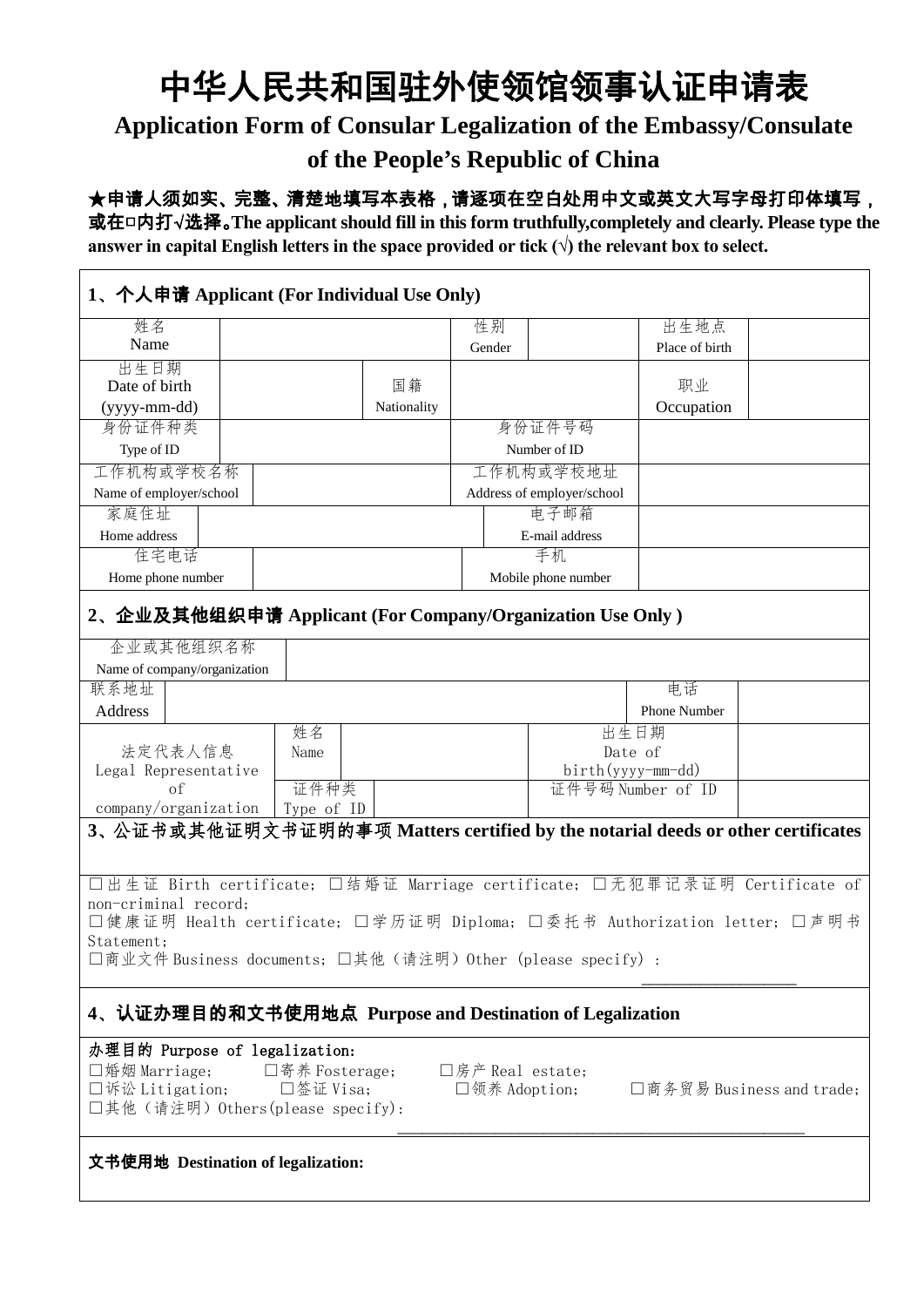| 5、提交材料及申办认证书的份数 Supporting documents and Copies of Legalization                                                                                                                                                                                                                                                                                                                                                                                                                                                                                                                                                                                                                                                                                                                                                                                                                                                                                                                                                                                                                                                                                                                                                                                                                                                     |                                                |                        |                        |                          |                                                    |  |  |
|---------------------------------------------------------------------------------------------------------------------------------------------------------------------------------------------------------------------------------------------------------------------------------------------------------------------------------------------------------------------------------------------------------------------------------------------------------------------------------------------------------------------------------------------------------------------------------------------------------------------------------------------------------------------------------------------------------------------------------------------------------------------------------------------------------------------------------------------------------------------------------------------------------------------------------------------------------------------------------------------------------------------------------------------------------------------------------------------------------------------------------------------------------------------------------------------------------------------------------------------------------------------------------------------------------------------|------------------------------------------------|------------------------|------------------------|--------------------------|----------------------------------------------------|--|--|
| 份数<br>提交材料 Supporting documents<br>Copies                                                                                                                                                                                                                                                                                                                                                                                                                                                                                                                                                                                                                                                                                                                                                                                                                                                                                                                                                                                                                                                                                                                                                                                                                                                                           |                                                |                        |                        |                          |                                                    |  |  |
| 6、办理时间 Processing time<br>注: 加急服务须经领事官员批准, 并将加收费用。<br>Note: Express service needs approval of consular officials, and extra fees may apply.                                                                                                                                                                                                                                                                                                                                                                                                                                                                                                                                                                                                                                                                                                                                                                                                                                                                                                                                                                                                                                                                                                                                                                         |                                                |                        |                        |                          | □ 普通<br>Regular service<br>□ 加急<br>Express service |  |  |
| 7、代办人 Agent                                                                                                                                                                                                                                                                                                                                                                                                                                                                                                                                                                                                                                                                                                                                                                                                                                                                                                                                                                                                                                                                                                                                                                                                                                                                                                         |                                                |                        |                        |                          |                                                    |  |  |
| 代办人姓名<br>Name of agent                                                                                                                                                                                                                                                                                                                                                                                                                                                                                                                                                                                                                                                                                                                                                                                                                                                                                                                                                                                                                                                                                                                                                                                                                                                                                              | Siva Yam                                       | 性别<br>Gender           | Male                   | 国籍<br>Nationality        | USA                                                |  |  |
| 身份证件种类<br>Type of ID                                                                                                                                                                                                                                                                                                                                                                                                                                                                                                                                                                                                                                                                                                                                                                                                                                                                                                                                                                                                                                                                                                                                                                                                                                                                                                | Passport                                       | 身份证件号码<br>Number of ID |                        | 职业<br>Occupation         | President, US-<br>China Chamber<br>of Commerce     |  |  |
| 与申请人的关系<br>Relationship with<br>the applicant                                                                                                                                                                                                                                                                                                                                                                                                                                                                                                                                                                                                                                                                                                                                                                                                                                                                                                                                                                                                                                                                                                                                                                                                                                                                       | Agent                                          |                        | 联系地址<br><b>Address</b> | 601<br>Chicago, IL 60603 | 19 South La Salle Street, Suite                    |  |  |
| 联系电话<br>Phone number                                                                                                                                                                                                                                                                                                                                                                                                                                                                                                                                                                                                                                                                                                                                                                                                                                                                                                                                                                                                                                                                                                                                                                                                                                                                                                | 312-368-9911                                   |                        | 电子邮箱<br>E-mail address |                          | info@usccc.org                                     |  |  |
|                                                                                                                                                                                                                                                                                                                                                                                                                                                                                                                                                                                                                                                                                                                                                                                                                                                                                                                                                                                                                                                                                                                                                                                                                                                                                                                     | 8、申请人/代办人声明 Declaration of the Applicant/Agent |                        |                        |                          |                                                    |  |  |
| I hereby declare that all the information above is true and correct, for which I shall bear all the legal responsibilities.<br>★ 申请人签名:<br>日期:<br>Signature of applicant: __________________________ Date(yyyy-mm-dd): _______________________________<br>★ 代办人签名:<br>日期:<br>我声明,我已阅读并理解以下内容:<br>领事认证是指领事认证机构根据自然人、法人或者其他组织的申请,对国外有关文书上的最后一个印<br>签名的真实性予以确认的活动。领事认证不对公证书或者其他证明文书证明的事项行使证明职能,不<br>鉴、<br>对文书内容本身的真实性、合法性负责,文书内容由文书出具机构负责。领事官员有权对可能损害国家利<br>益和社会公共利益的和存在不予办理领事认证有关情形的文书不予认证。<br>I hereby declare that I have read and understood the content below:<br>The consular legalization refers to the practice of confirming the authenticity of the last seal or signature on<br>relevant documents issued by other countries, performed by consular legalization agencies upon the application of<br>natural persons, legal persons or other organizations. Consular legalization does not undertake the responsibility of<br>certifying the matters certified by the notarial deeds or other certificates, and it is not responsible for the authenticity<br>and validity of the documents's content, which shall be the responsibility of the issuing institution. The application<br>will be refused by consular official if the documents may harm the national interests or social public interests or |                                                |                        |                        |                          |                                                    |  |  |
| ★ 申请人签名:<br>日期:<br>Date(yyyy-mm-dd):                                                                                                                                                                                                                                                                                                                                                                                                                                                                                                                                                                                                                                                                                                                                                                                                                                                                                                                                                                                                                                                                                                                                                                                                                                                                                |                                                |                        |                        |                          |                                                    |  |  |
| 以下项目仅供领事官员填写 (For Official Use Only):                                                                                                                                                                                                                                                                                                                                                                                                                                                                                                                                                                                                                                                                                                                                                                                                                                                                                                                                                                                                                                                                                                                                                                                                                                                                               |                                                |                        |                        |                          |                                                    |  |  |
| 接案人、接案日期:                                                                                                                                                                                                                                                                                                                                                                                                                                                                                                                                                                                                                                                                                                                                                                                                                                                                                                                                                                                                                                                                                                                                                                                                                                                                                                           |                                                | 签署人、签署日期:              |                        | 复核人(如有)、复核日期:            |                                                    |  |  |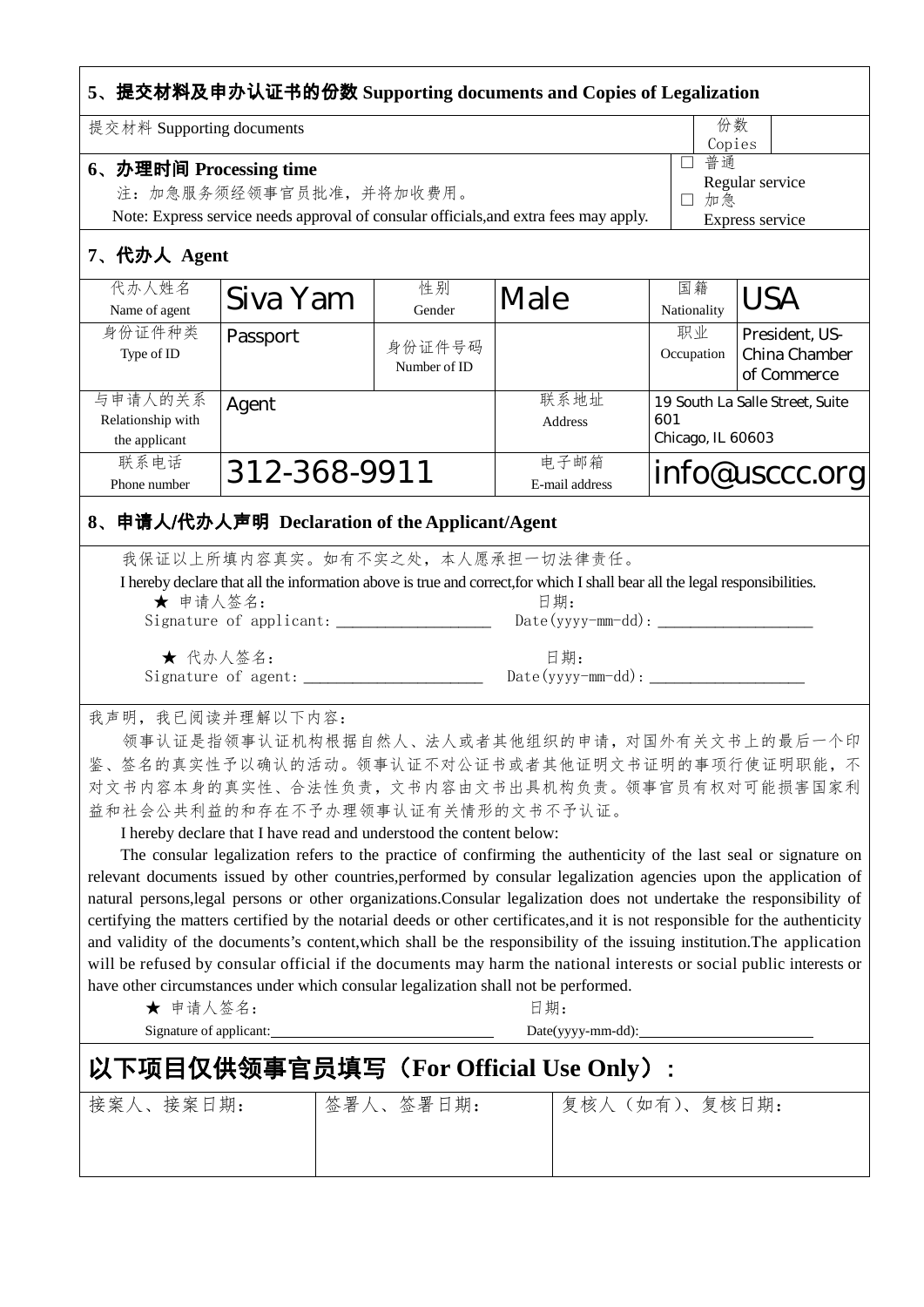### [ Print On Company Letter Head]

(Date)

Consulate General of People's Republic of China In Chicago 1 East Erie Street, Suite 500 Chicago, IL 60611 USA

Subject: Authorization Letter

Dear Consul:

Please accept this letter as authorization for the U.S.-China Chamber of Commerce to submit document authentication application and collect the documents on my behalf.

Below is my contact information:

Name : Phone number: Email address:

Thank you for your assistance in this matter.

Sincerely,

(Signer's Name) (Signer's Position)